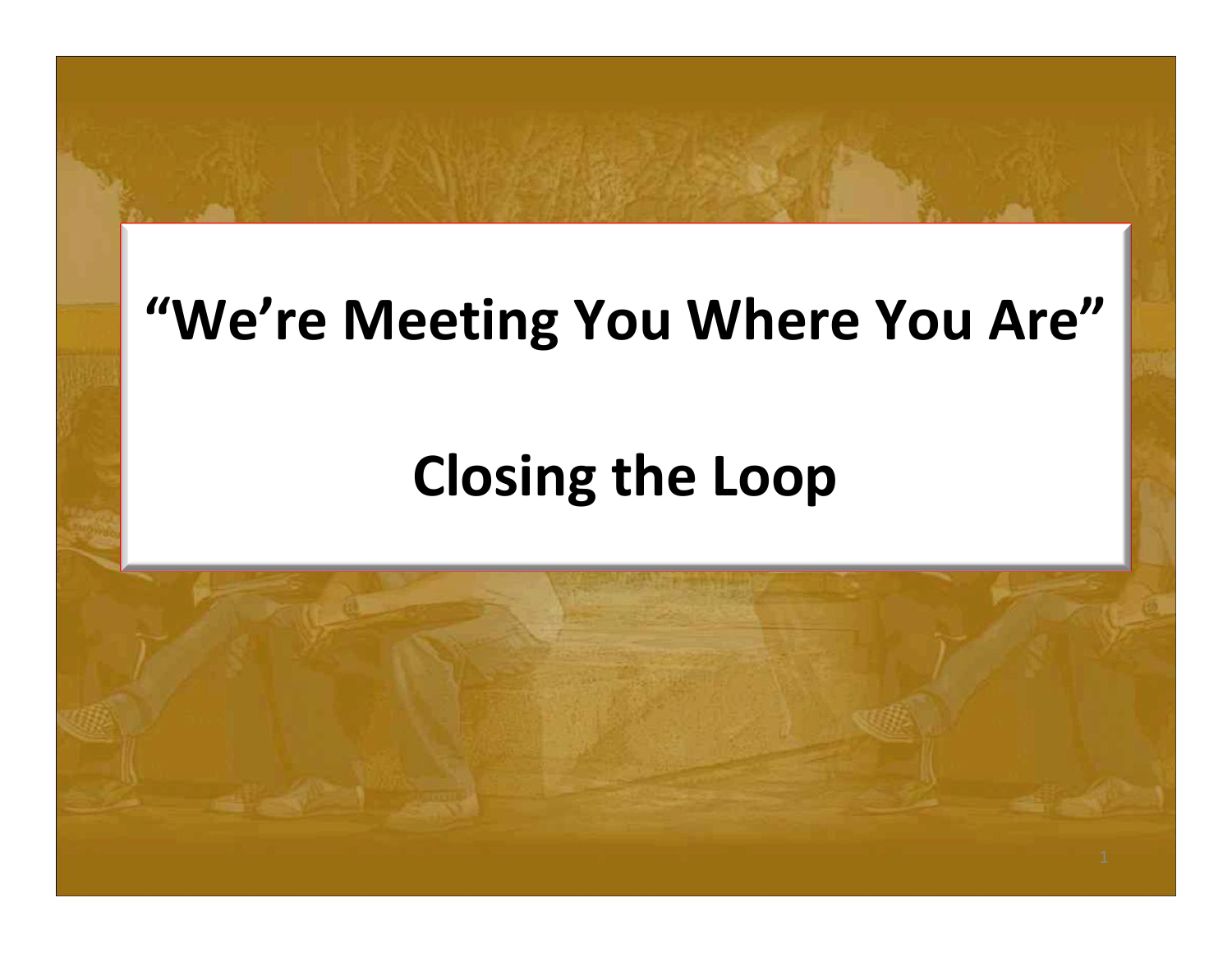# We're Meeting You Where You Are

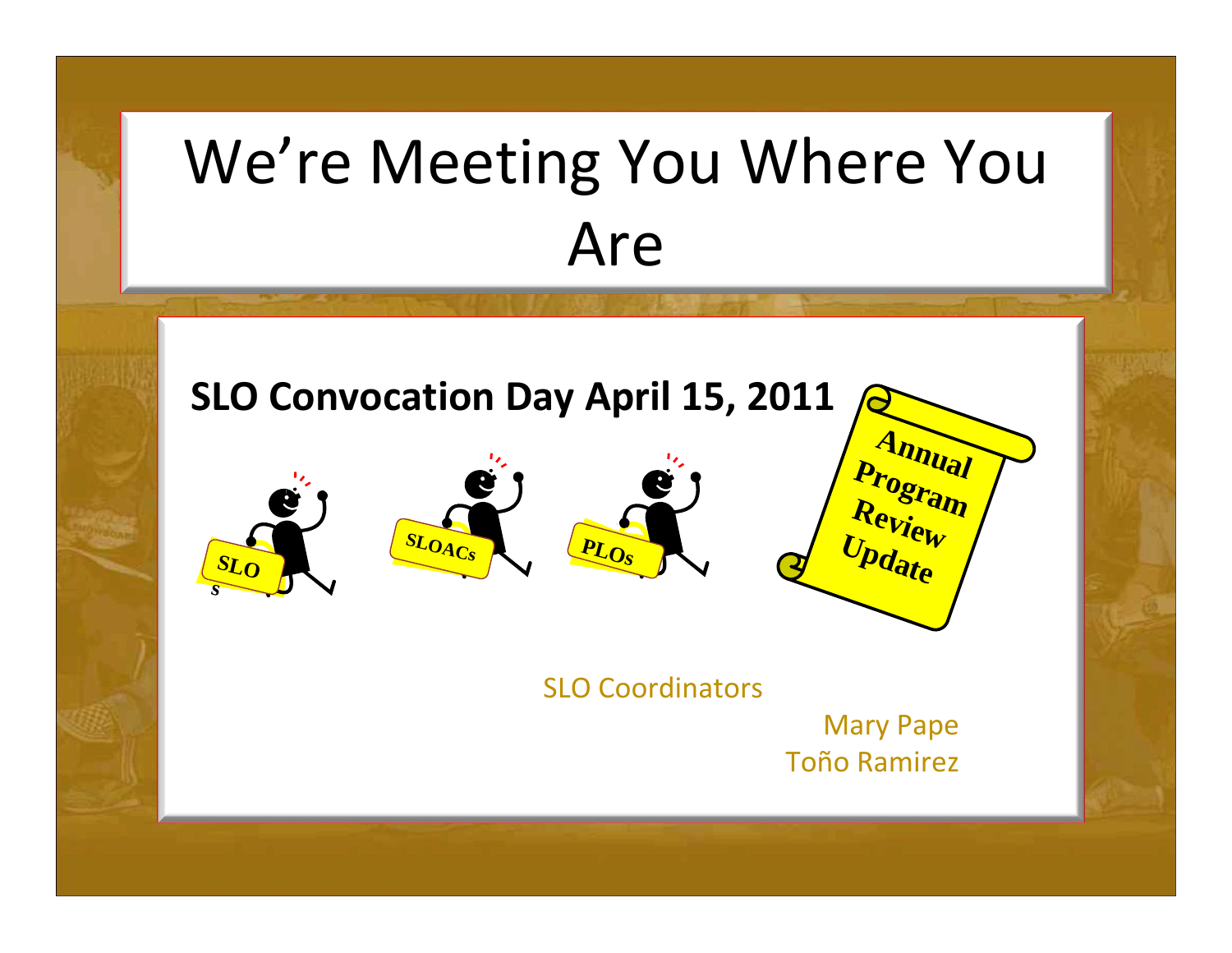

- I. PLO work (Program Level Outcomes)
- II. SLOs (Course Level Student Learning Outcomes)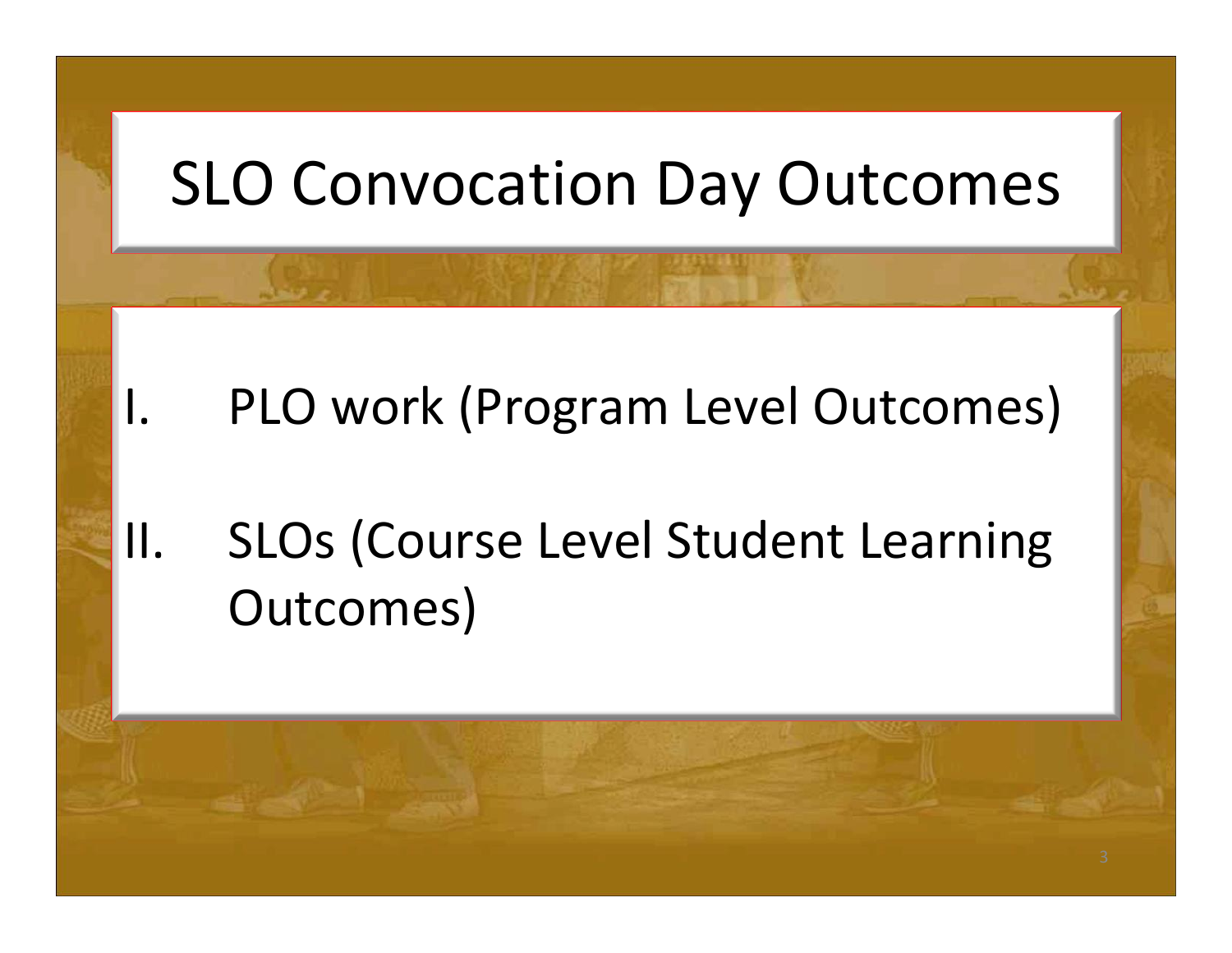# **PLO Work**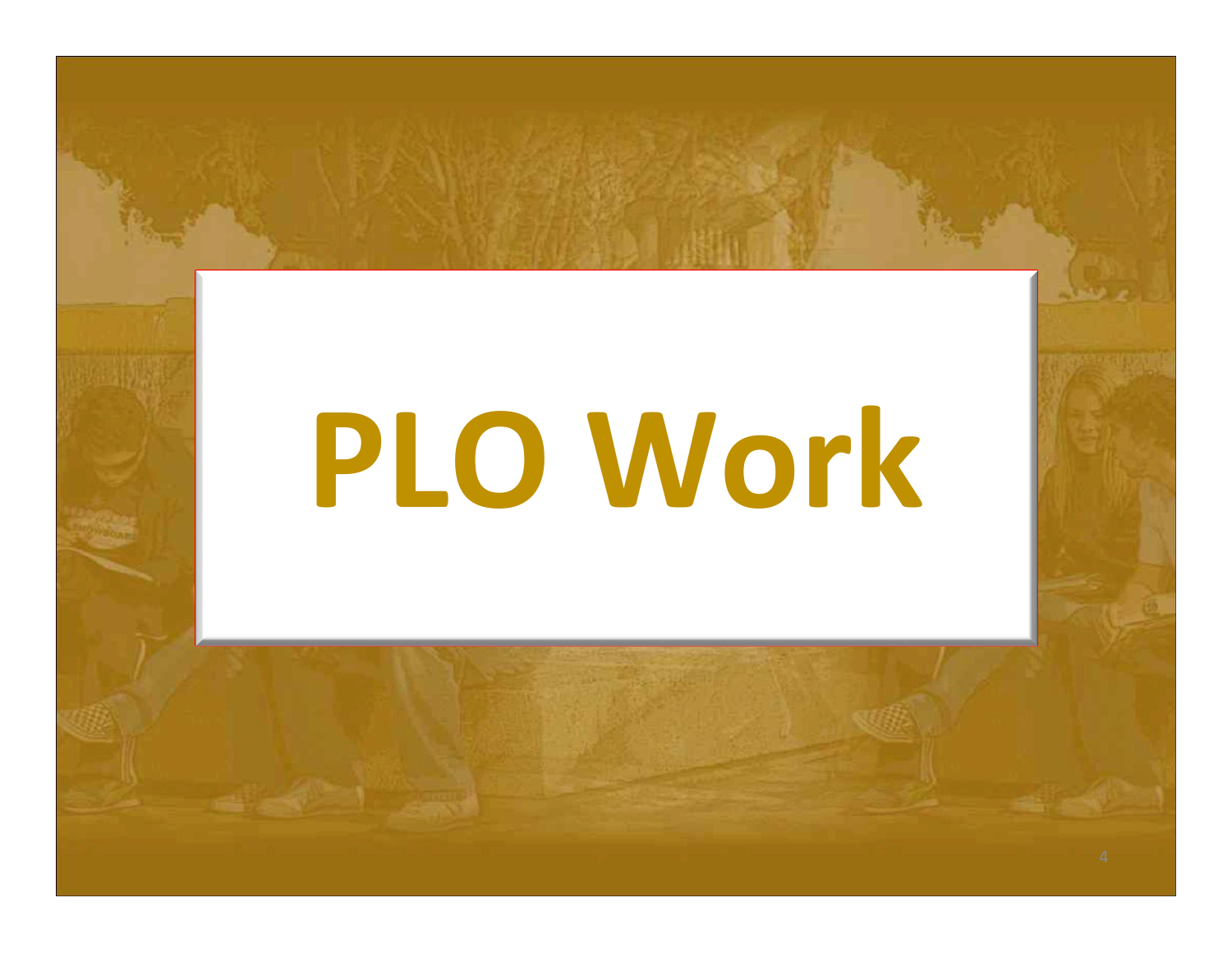# *Program Level Outcome Statements for Certificates and Degrees*

congratulation

- Goal: 100%
- Target met on February 23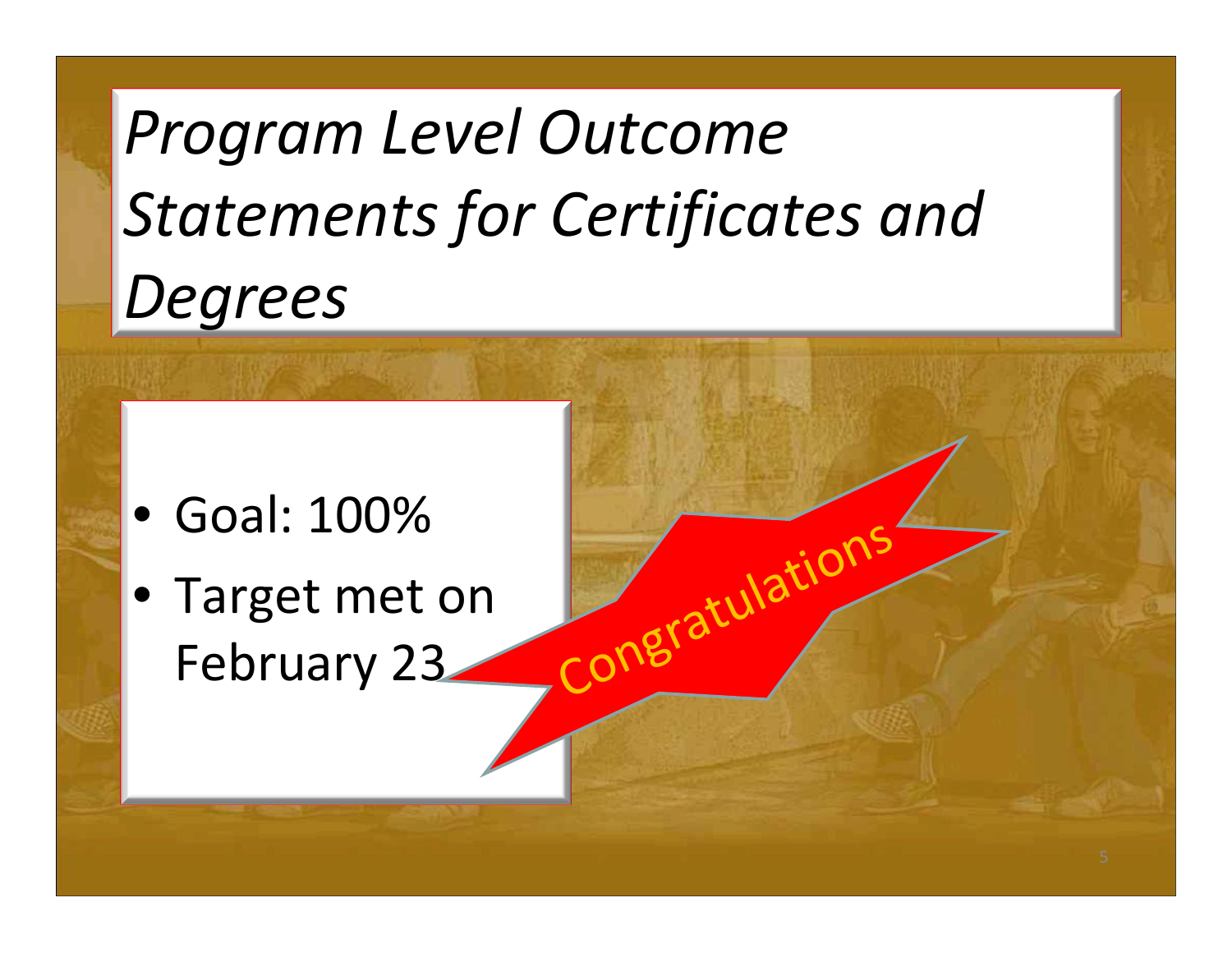# *PLO Work must be:*

Sustainable

- Meaningful
- Reasonable
- Systematic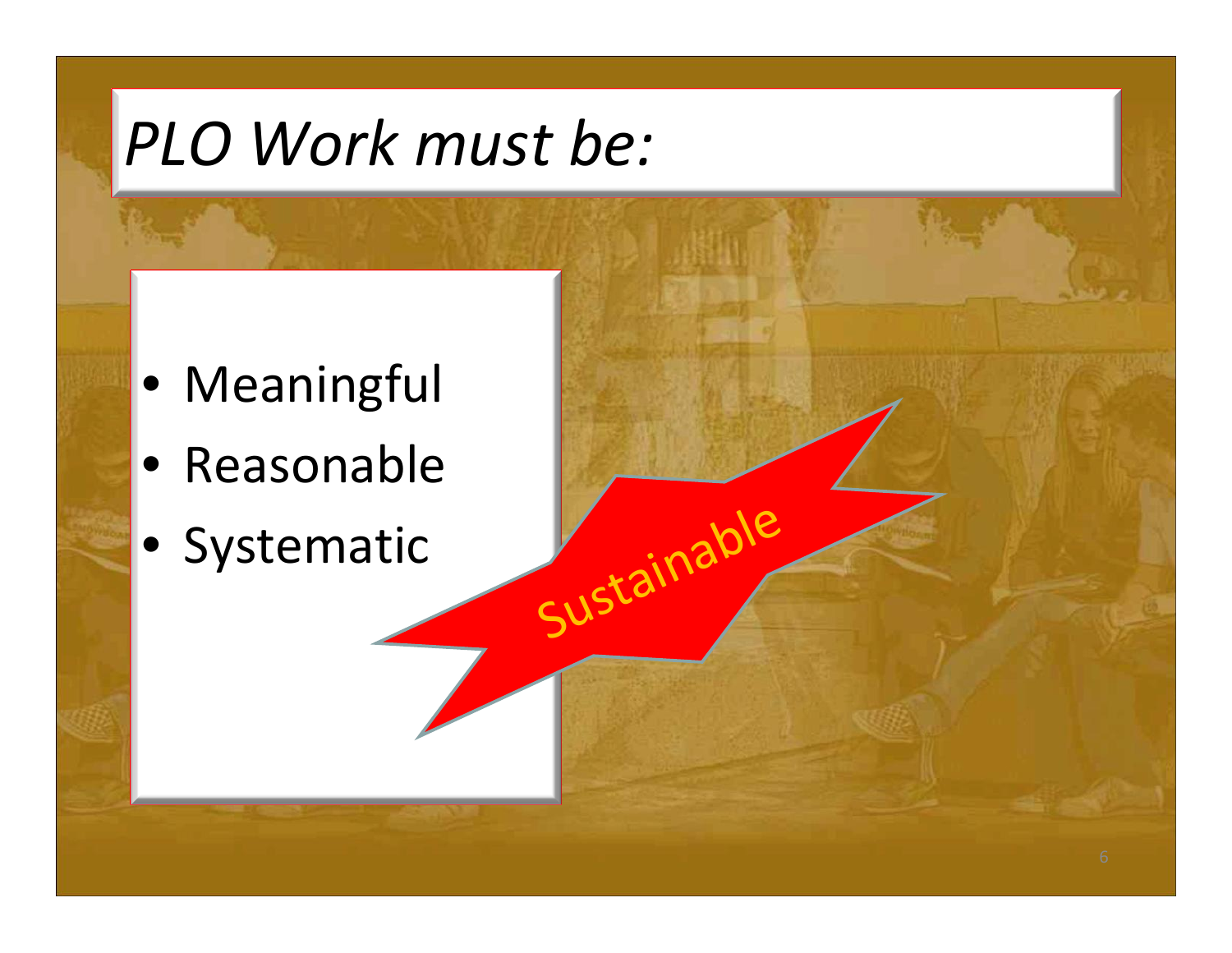### Computer Information Systems

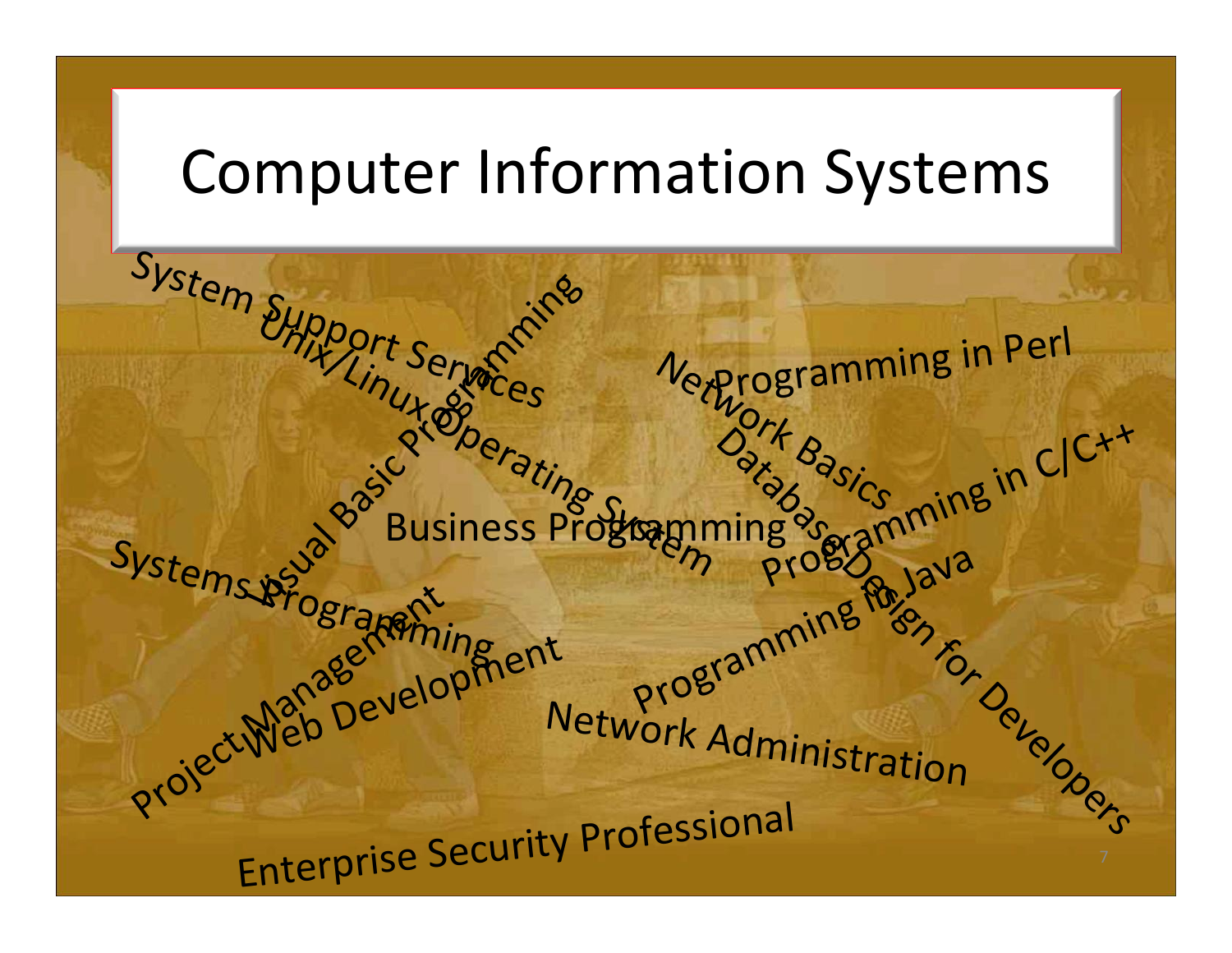# *PLO Work must be:*

- Meaningful
- Reasonable
- Systematic

I don

It think so!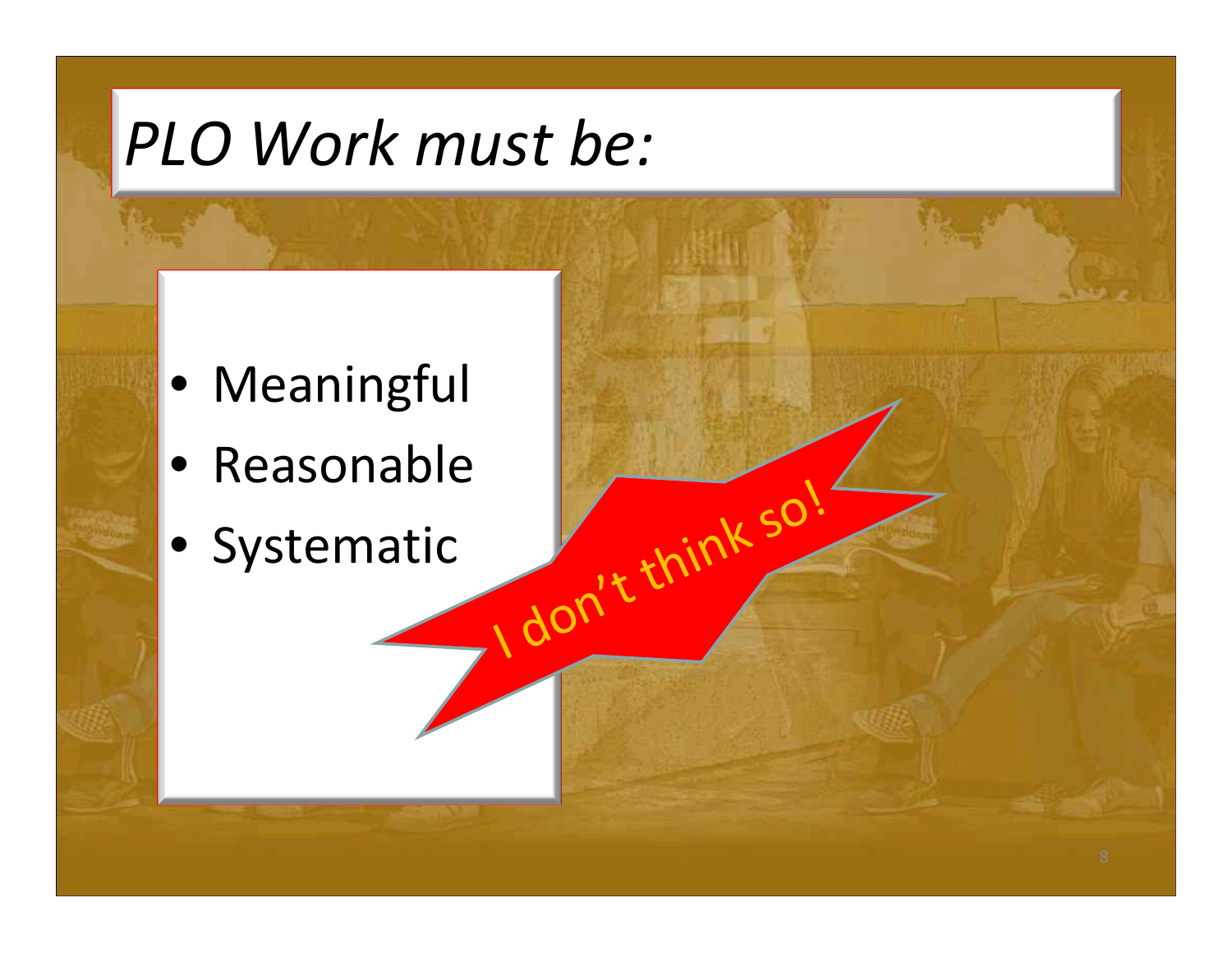# Switching Gears (slightly)



#### **AcademicDepartment:**

Can be considered as one program or divided into multiple programs.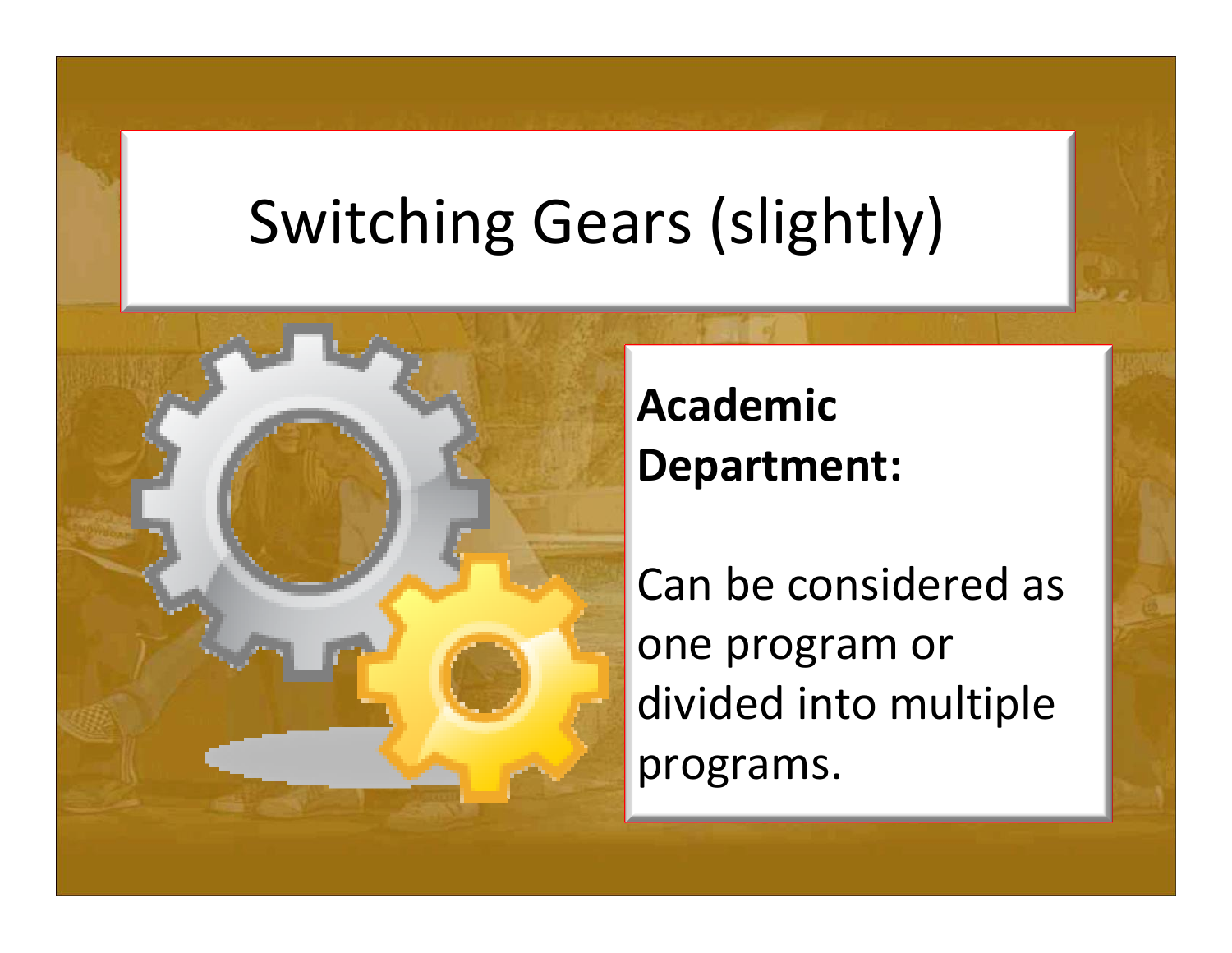# Switching Gears (slightly)



What defines you?

What do all your course, certificate and degree level outcomes have in common?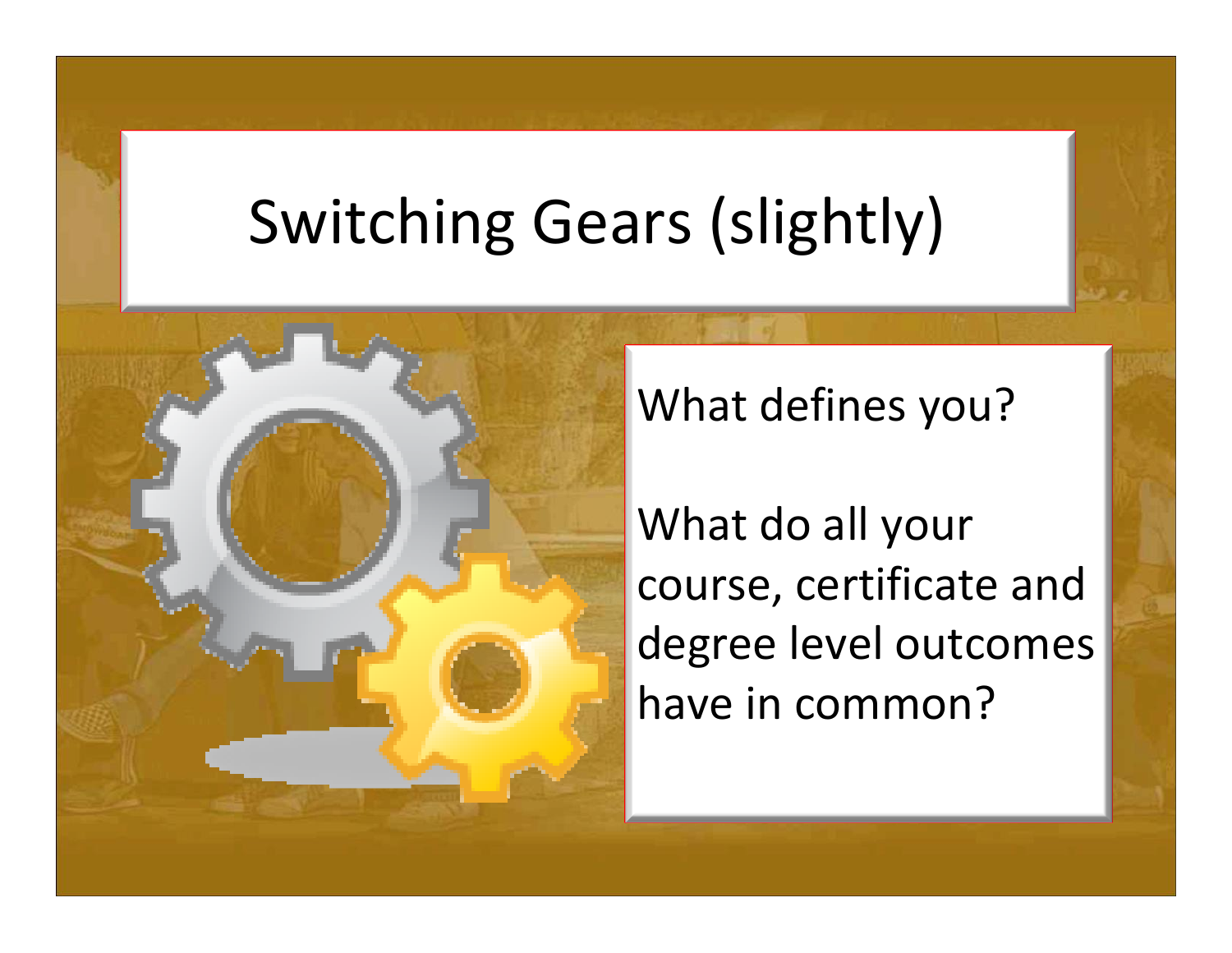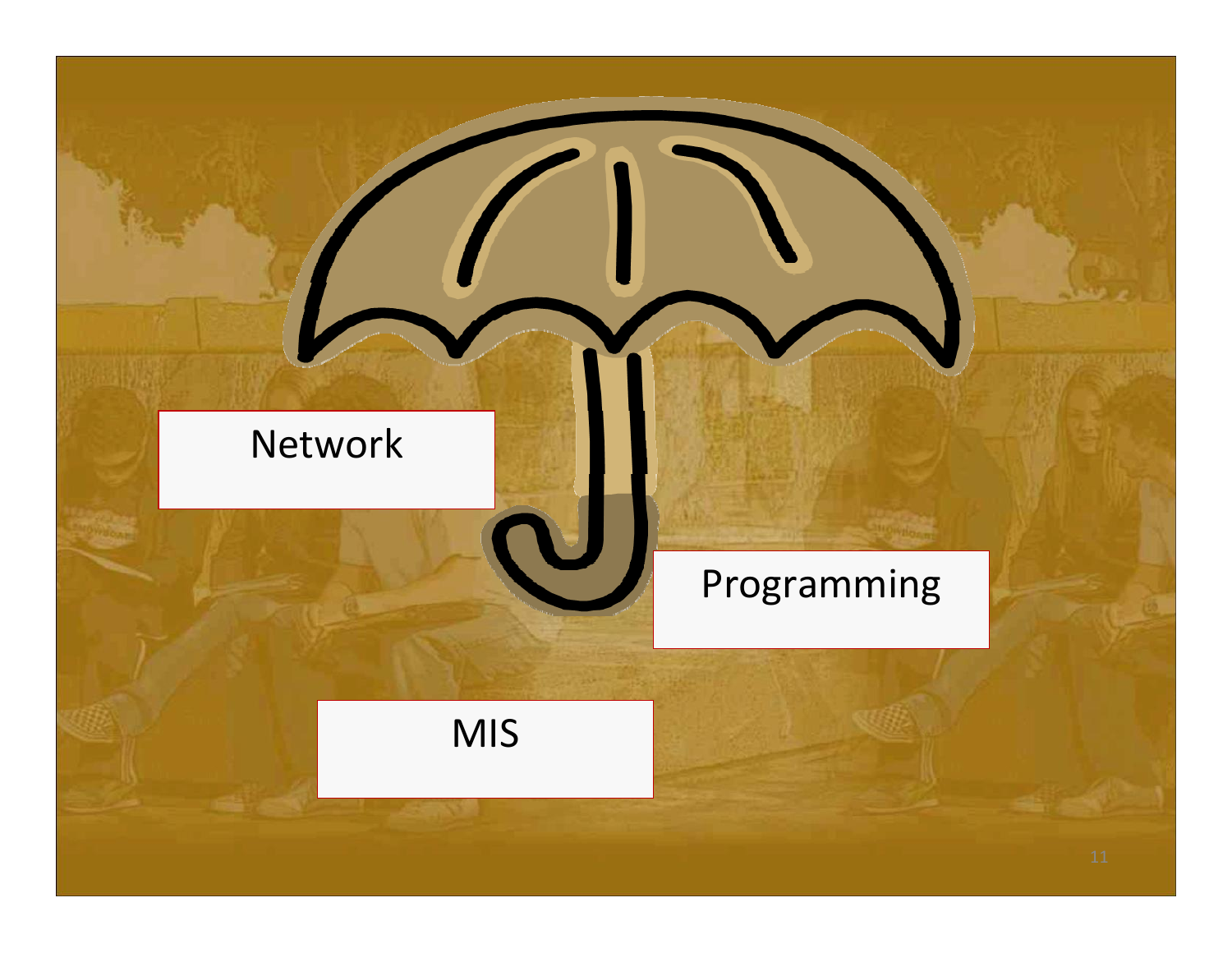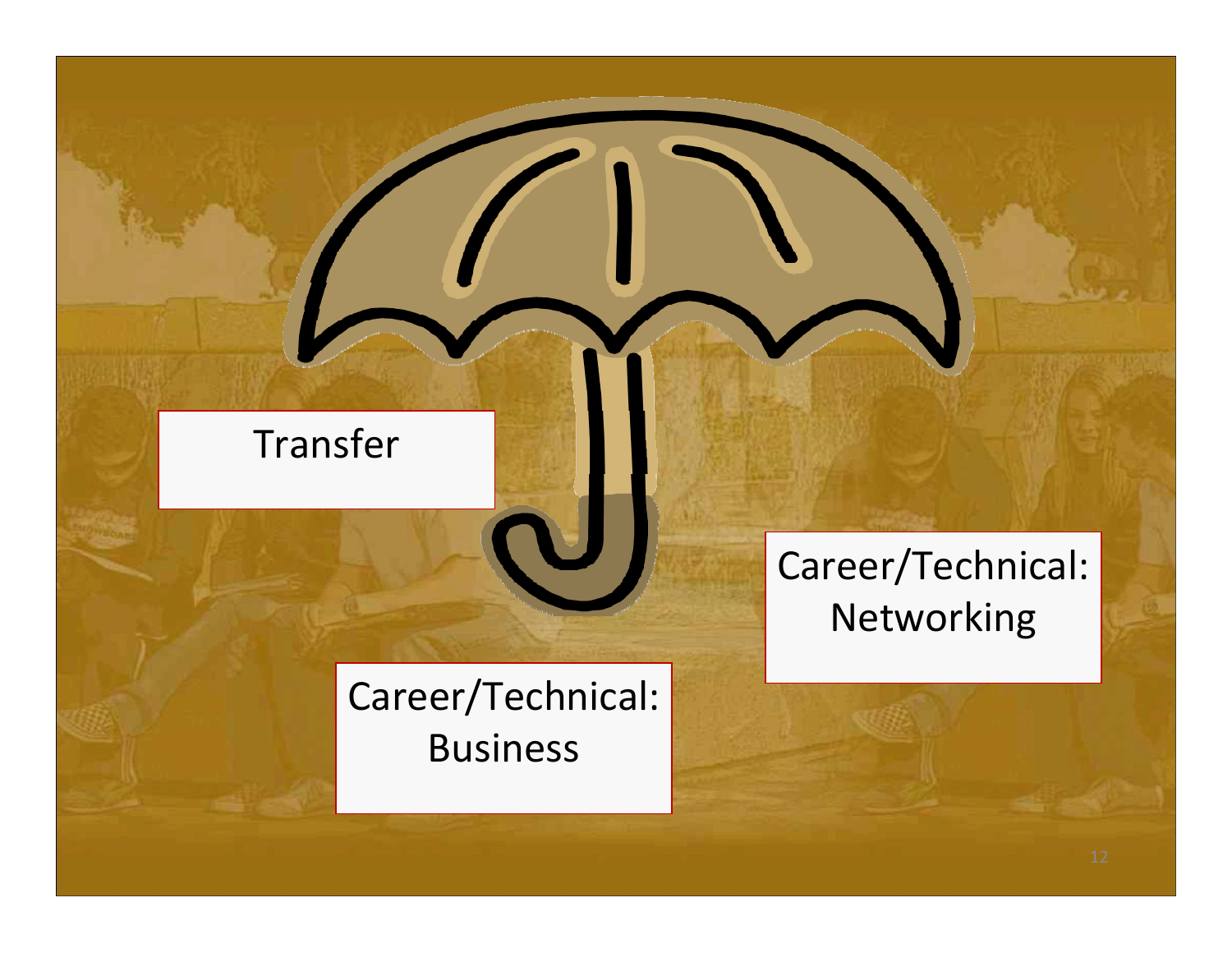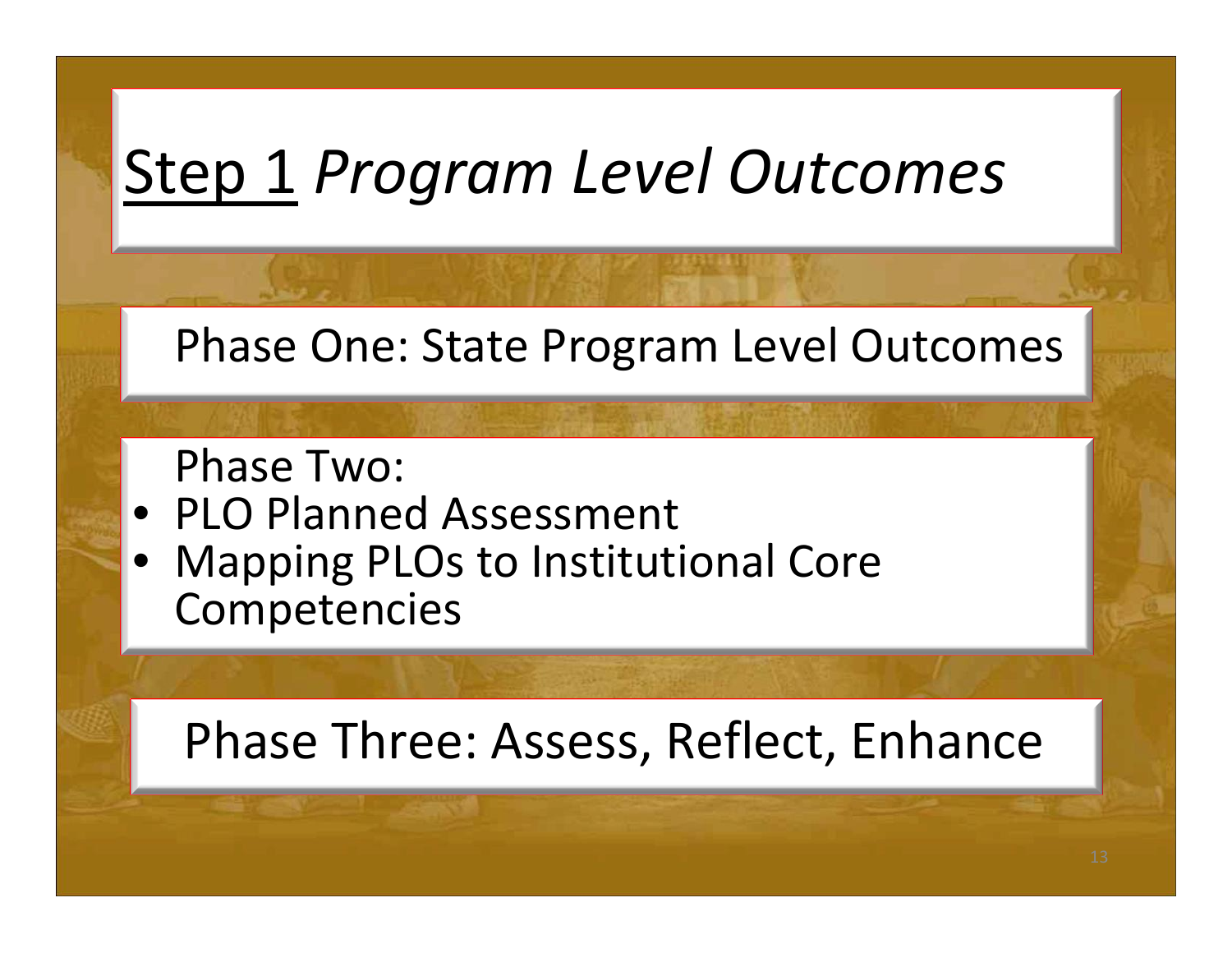## PLO Phase One: PLO Statements

Department:

Division:

Program:

Number of authors/participants: \_\_\_\_\_\_\_\_\_\_ Contact Person: \_\_\_\_\_\_\_\_\_\_\_\_\_\_\_\_\_\_\_\_\_\_\_\_\_\_\_\_\_\_\_\_\_\_\_

Program Level Outcome Statements

Name as DEPT\_PLO\_ProgramName.xls Submit as e-mail attachment to outcomes@deanza.edu

14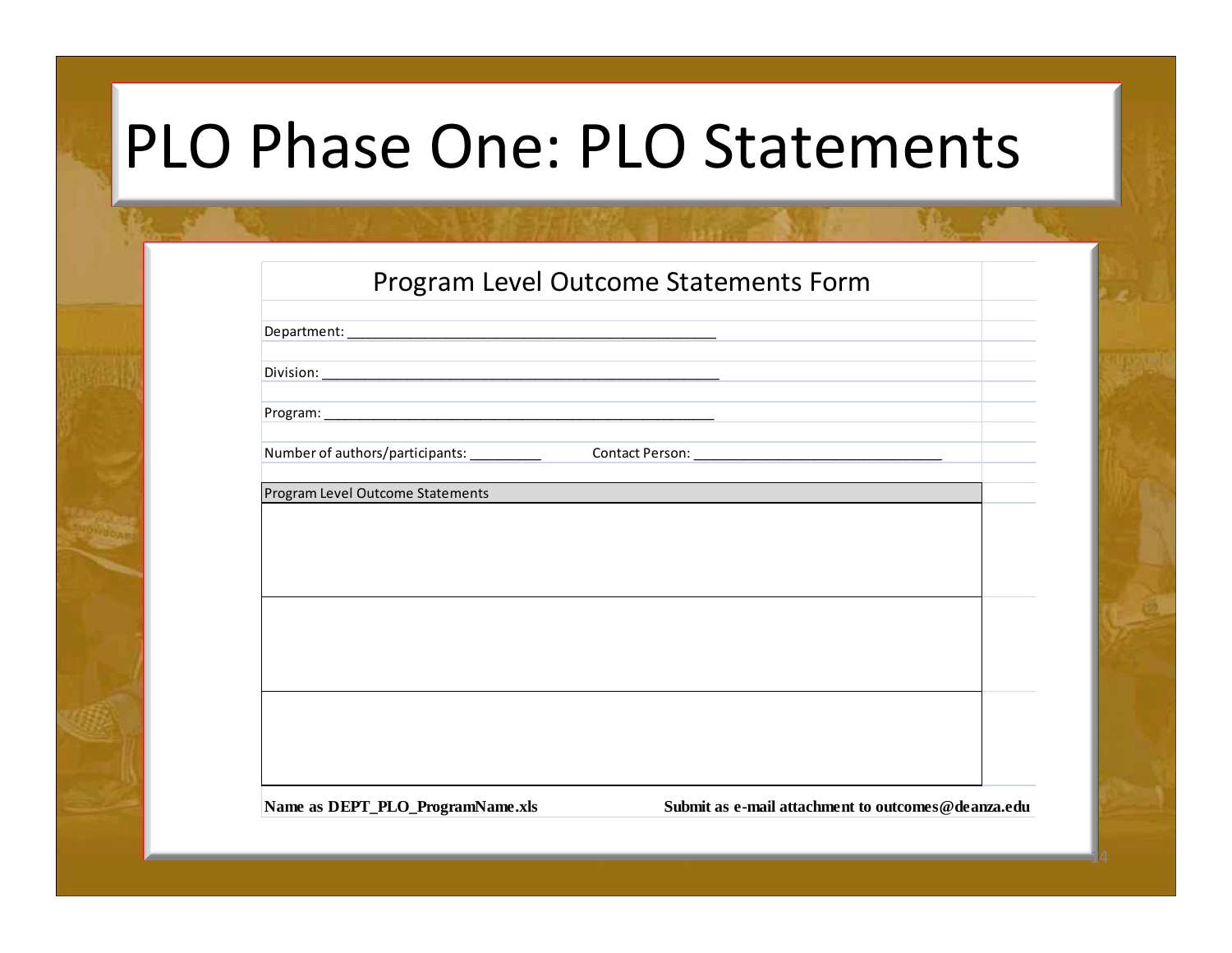#### PLO Phase Two:PLO Assessment Plan

#### Program: Viticulture

Instructions: For each program level outcome in this program indicate in which year you will collect course assessment data. To facilitate this, if using embedded assessments, list courses to assess for assessment of this PLO. During a five-year period, it is assumed that all outcomes will have been assessed. Comprehensive Review is scheduled for Spring 2014.

| Mock                                                                                                                                                                                                                                                       | Program Level Outcome Assessment Plan<br>2010-11 |         |         |         |         |
|------------------------------------------------------------------------------------------------------------------------------------------------------------------------------------------------------------------------------------------------------------|--------------------------------------------------|---------|---------|---------|---------|
| <b>Program Level Outcomes</b>                                                                                                                                                                                                                              | Courses to be<br>assessed (eg<br>PE21, PE22)     | 2010-11 | 2011-12 | 2012-13 | 2013-14 |
| Conduct in-depth feasibility studies for new vineyard<br>development, and from the results, prepare comprehensive<br>reports and cost projections appropriate to their planting<br>recommendations                                                         |                                                  |         |         |         |         |
| Identify and implement sustainable farming practices that will<br>improve fruit quality, provide efficacious pest and disease<br>management, protect natural resources and the environment,<br>and prepare a farming plan that encompasses these practices |                                                  |         |         |         |         |
| Research and apply all county, state and federal laws<br>regarding vineyard development and maintenance, worker<br>safety, pesticide use, and environmental protection                                                                                     |                                                  |         |         |         |         |
| Demonstrate a working knowledge of the latest technological<br>advances in vineyard management and incorporate current<br>technology into their farming plans and budgets                                                                                  |                                                  |         |         |         |         |

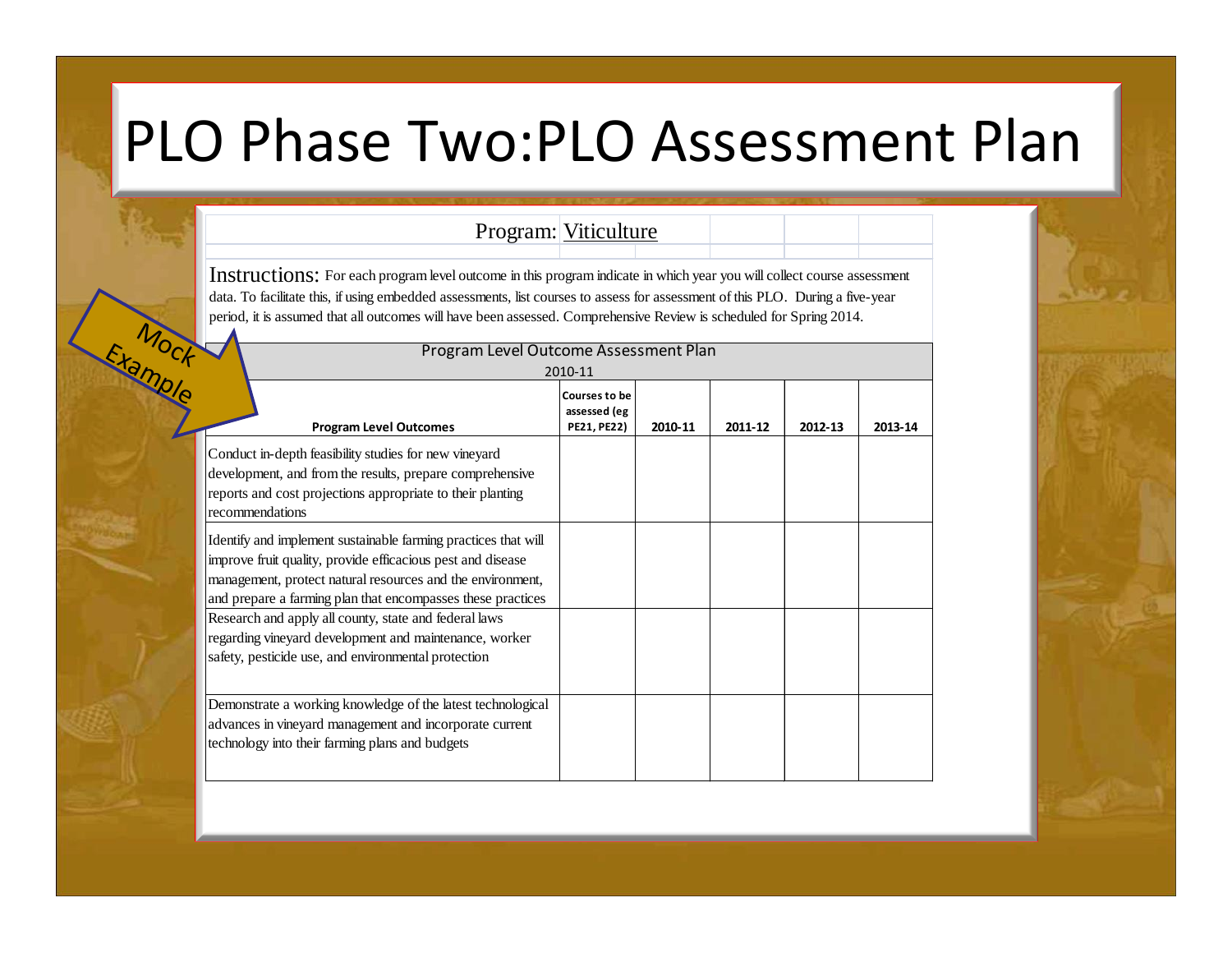#### PLO Phase Three: Mapping PLOs to ICCs

|                      |                                                                          | DE ANZA COLLEGE                                                  |                                     |                          |                                                |
|----------------------|--------------------------------------------------------------------------|------------------------------------------------------------------|-------------------------------------|--------------------------|------------------------------------------------|
|                      |                                                                          | <b>Student Learning Outcomes (SLOs) Assessment Report</b>        |                                     |                          |                                                |
|                      | <b>Mapping Program Level Outcomes to Institutional Core Competencies</b> |                                                                  |                                     |                          |                                                |
|                      | (note: Tab to second worksheet for ICC key points)                       |                                                                  |                                     |                          |                                                |
| <b>Program Name:</b> |                                                                          |                                                                  | Date:                               |                          |                                                |
|                      | Division (if applicable):                                                |                                                                  |                                     |                          |                                                |
|                      | <b>Program Contact Person:</b>                                           |                                                                  | <b>Phone:</b>                       |                          |                                                |
|                      | Attach additional pages as necessary.                                    |                                                                  |                                     |                          |                                                |
| ICC<br><b>Number</b> | <b>Program Level Outcomes</b>                                            | <b>Means of Assessment</b><br>and Criteria for<br><b>Success</b> | Summary of<br><b>Data Collected</b> | Use of<br><b>Results</b> | <b>Timeline for</b><br>Program<br>Modification |
|                      |                                                                          |                                                                  |                                     |                          |                                                |
|                      |                                                                          |                                                                  |                                     |                          |                                                |
|                      |                                                                          |                                                                  |                                     |                          |                                                |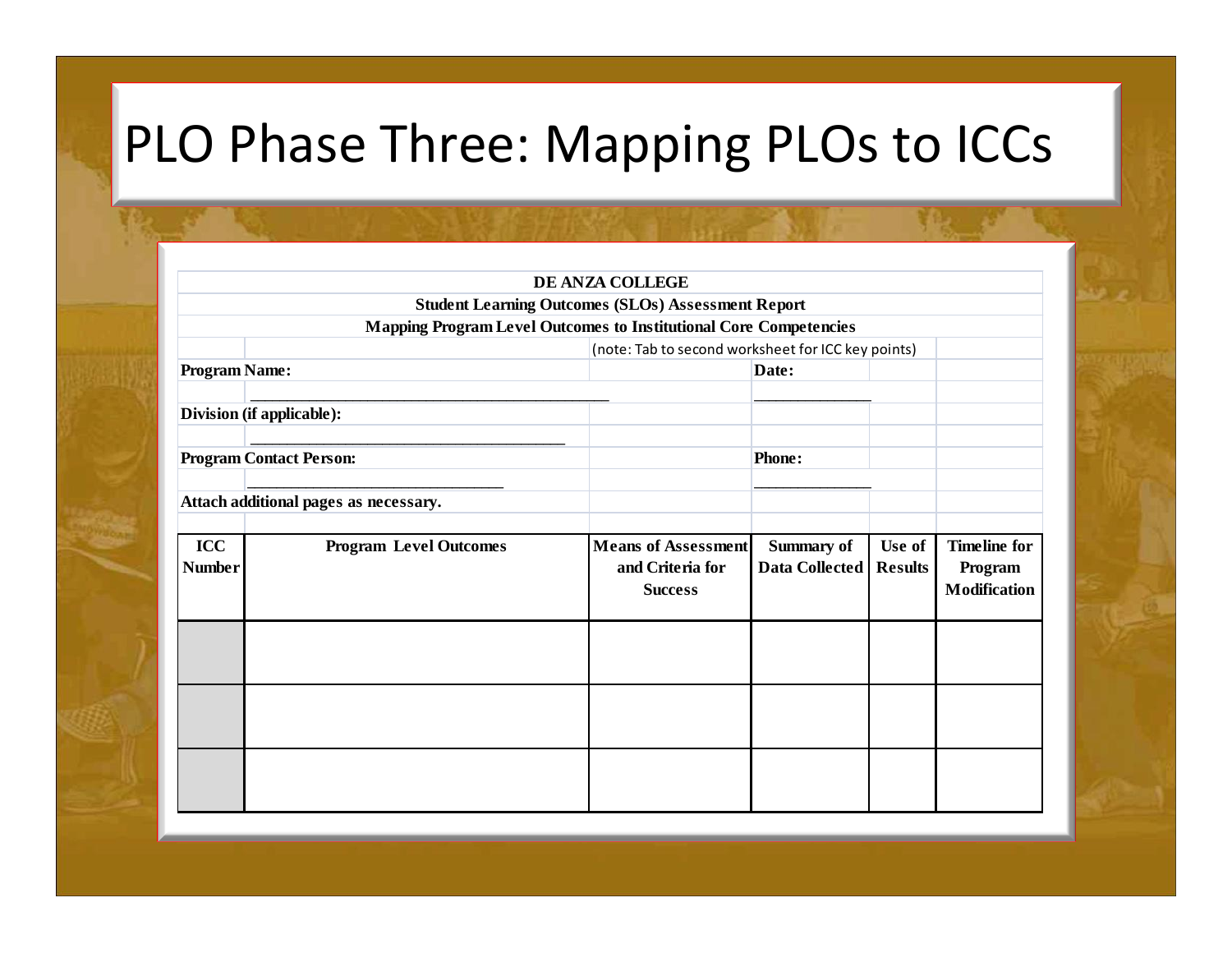#### PLO Phase Three: Mapping PLOs to ICCs

#### **DE ANZA COLLEGE**

**Student Learning Outcomes (SLOs) Assessment Report Mapping Program Level Outcomes to Institutional Core Competencies**

Program/Certificate/Degree Name: **Date: Date: Date: Date: Date: Date: Date: Date: Date: Date: Date: Date: Date: Date: Date: Date: Date: Date: Date: Date: Date: Date: Date: Date** 

| Division (if applicable): |  |  |
|---------------------------|--|--|
|                           |  |  |

**Program Contact Person:** Phone: **Phone: Phone: Phone: Phone: Phone: Phone: Phone: Phone: Phone: Phone: Phone: Phone: Phone: Phone: Phone: Phone: Phone: Phone: Phone: Phone: Phone:**

**See instructions for ICCs reference numbers "Expanded ICCs" tab below. Every program will need an individual sheet. Attach additional pages as necessary.**

\_\_\_\_\_\_\_\_\_\_\_\_\_\_\_\_\_\_\_\_\_\_\_\_\_\_\_\_\_\_\_\_\_\_\_\_\_\_\_\_\_\_\_\_\_\_\_\_\_ \_\_\_\_\_\_\_\_\_\_\_\_\_\_\_\_

\_\_\_\_\_\_\_\_\_\_\_\_\_\_\_\_\_\_\_\_\_\_\_\_\_\_\_\_\_\_\_\_\_\_\_ \_\_\_\_\_\_\_\_\_\_\_\_\_\_\_\_

|               | Name as DEPT_PLO_ProgramName.xls                                                                                                                                                                   |                                           | Submit as e-mail attachment to outcomes@deanza.edu |                |                     |  |
|---------------|----------------------------------------------------------------------------------------------------------------------------------------------------------------------------------------------------|-------------------------------------------|----------------------------------------------------|----------------|---------------------|--|
| ICC           | <b>Program Level Outcomes</b>                                                                                                                                                                      | <b>Means of Assessment</b>                | <b>Summary of</b>                                  | Use of         | <b>Timeline for</b> |  |
| <b>Number</b> |                                                                                                                                                                                                    | and Criteria for                          | Data Collected                                     | <b>Results</b> | Program             |  |
| $H$ 's        |                                                                                                                                                                                                    | <b>Success</b>                            |                                                    |                | Modification        |  |
|               |                                                                                                                                                                                                    |                                           |                                                    |                |                     |  |
| 5e            | Conduct in-depth feasibility studies for new vineyard<br>development, and from the results, prepare<br>comprehensive reports and cost projections<br>appropriate to their planting recommendations | Field study written<br>report with rubric |                                                    |                |                     |  |
|               |                                                                                                                                                                                                    |                                           |                                                    |                |                     |  |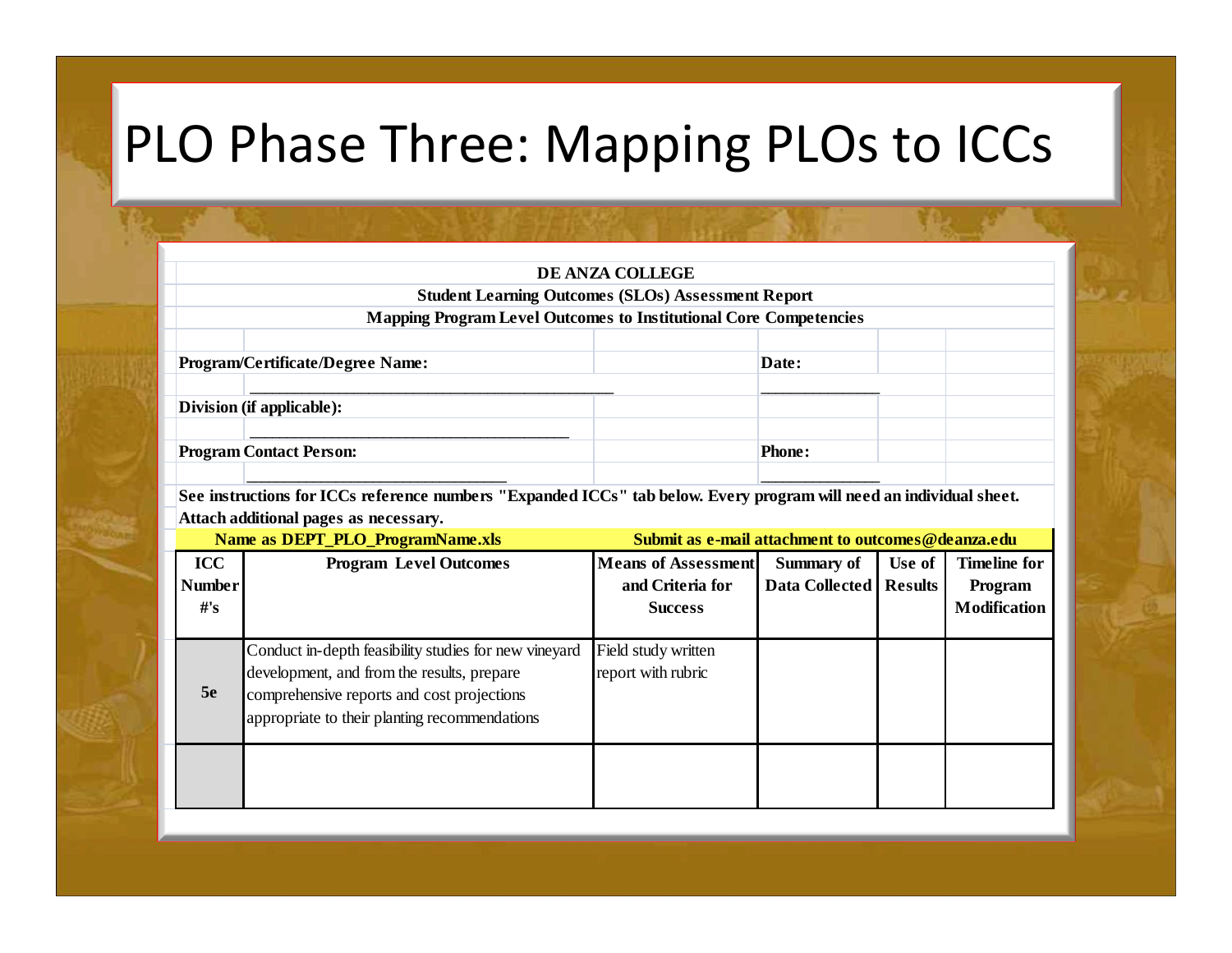# **SLO Work**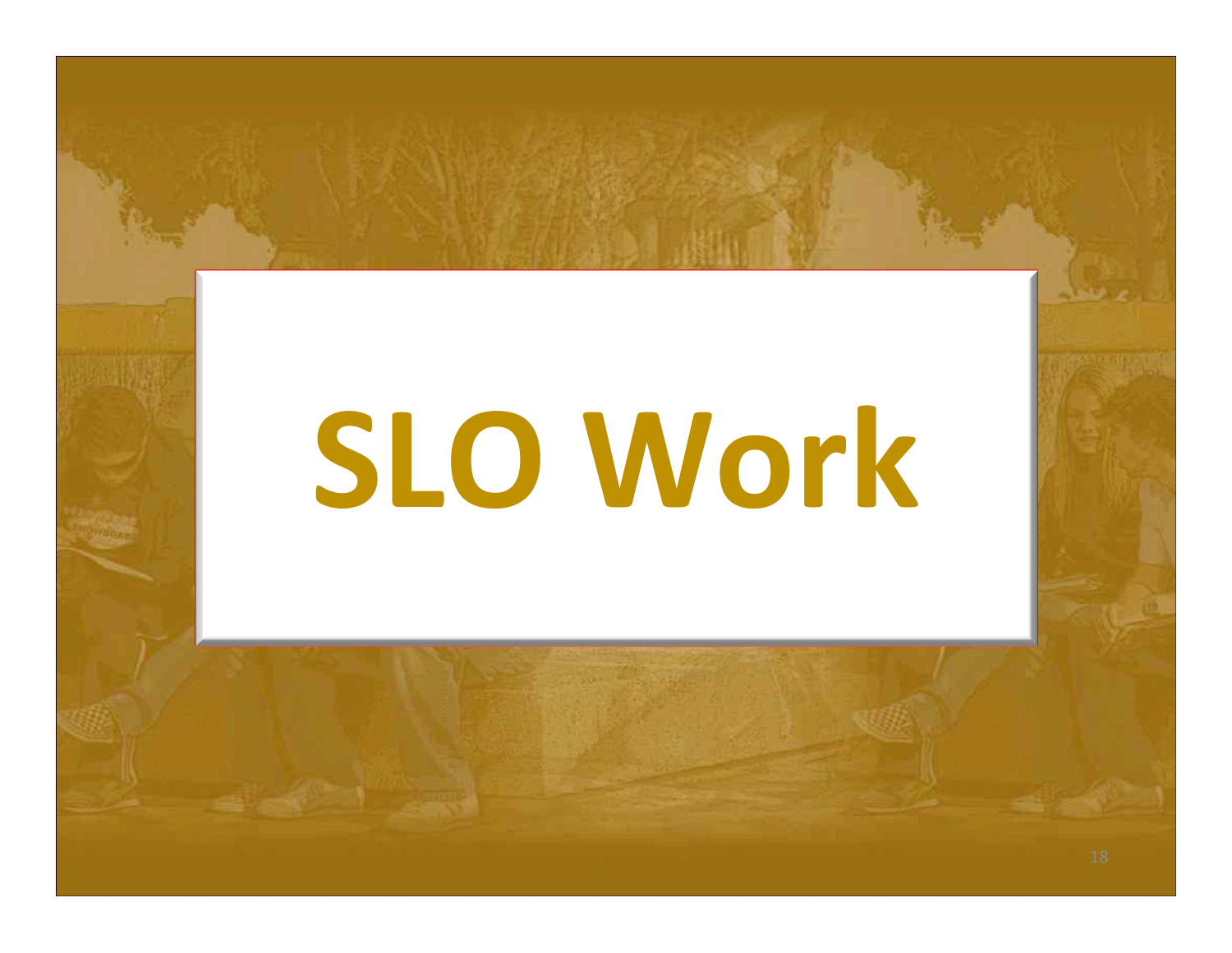# SLO Phase One

*Student Learning Outcome statements at the course level.*

- 100%
- Entered into ECMS by: April 15, 3:00 p.m.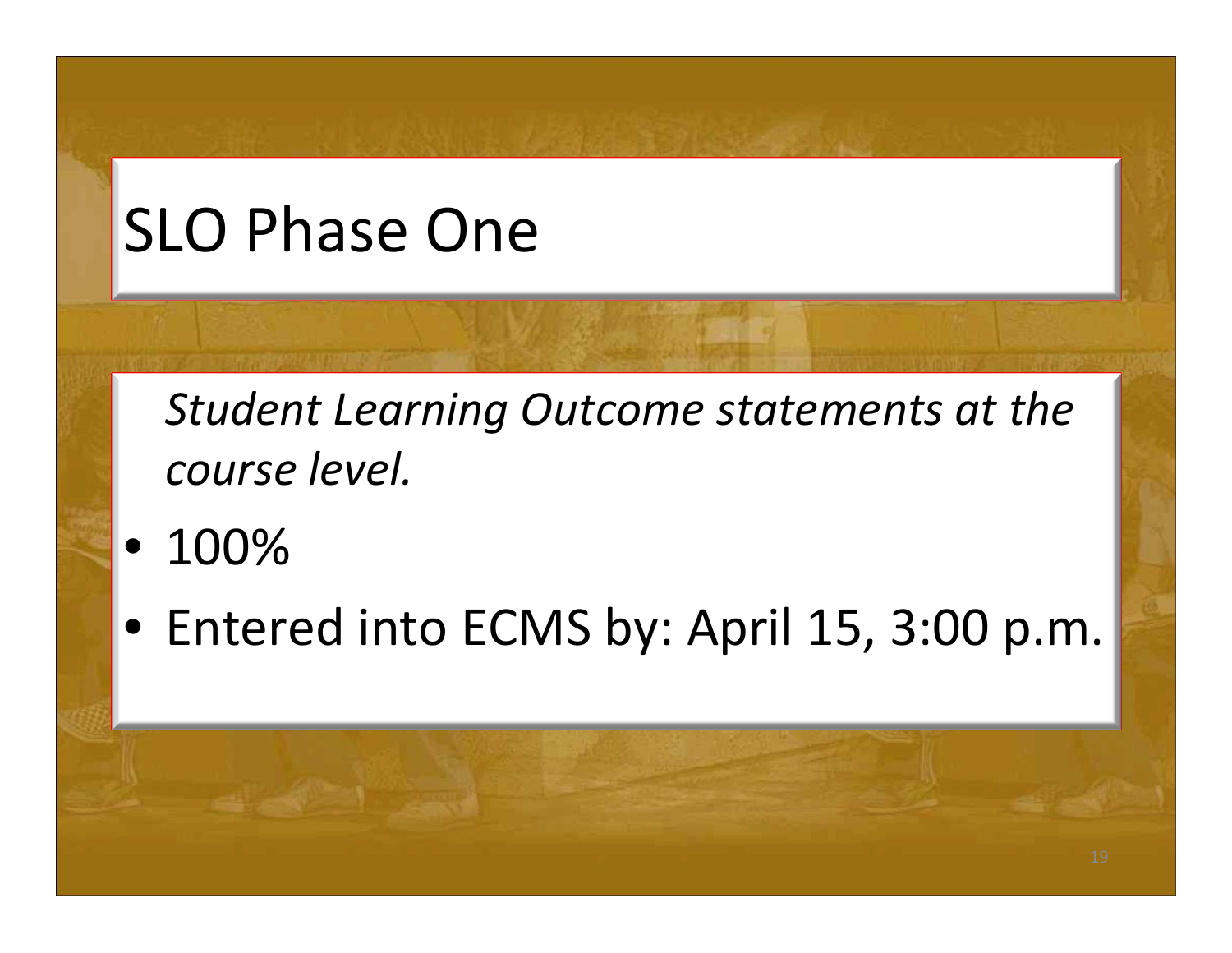# SLO Phase Two

*SLO (course level) Assessment Plan*

- 100%
- Entered into ECMS by: April 15, 3:00 p.m.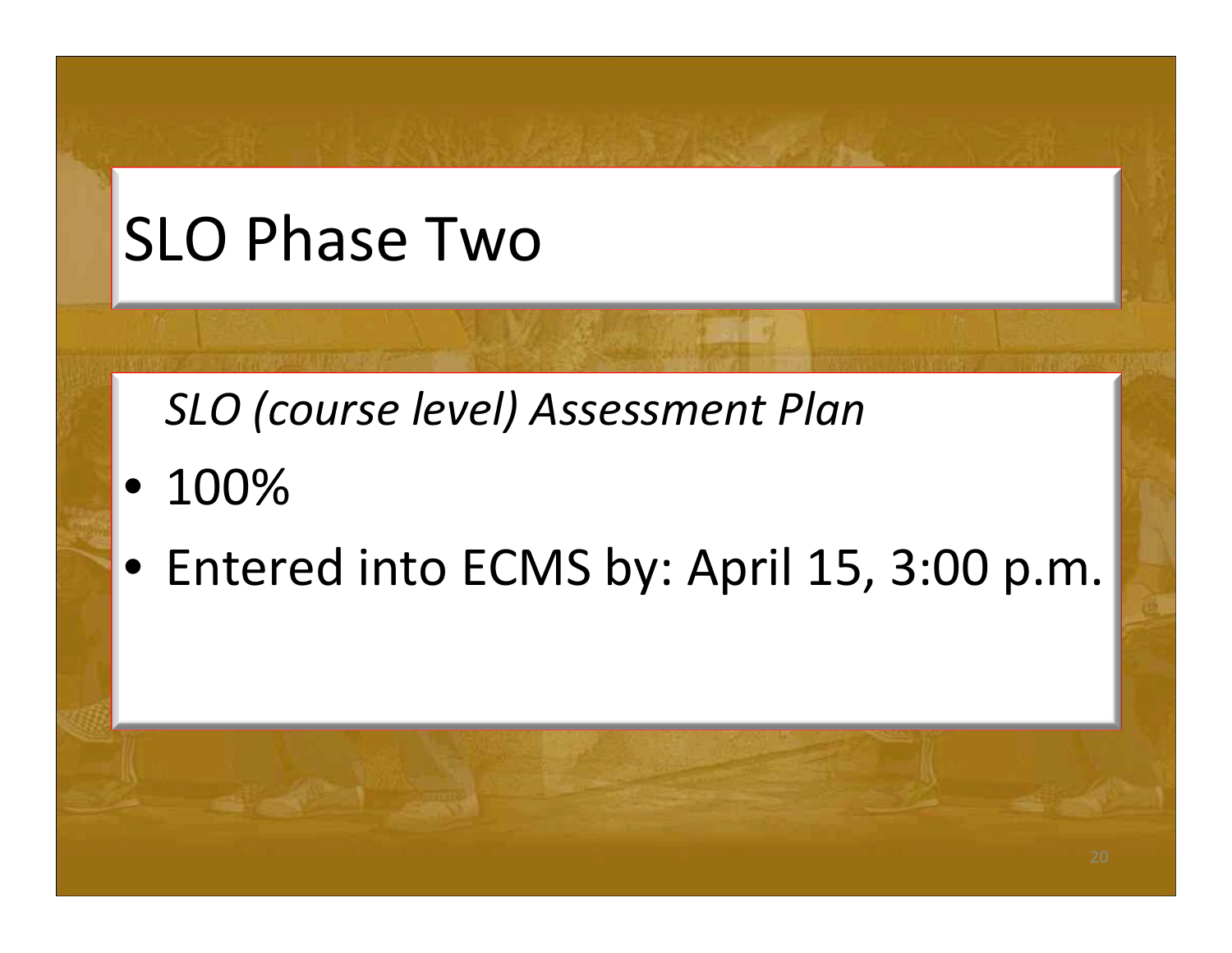# SLO Phase Three

*Assessments, Reflections and Enhancements*

- 60% college *minimum*
- Entered into ECMS by: July 15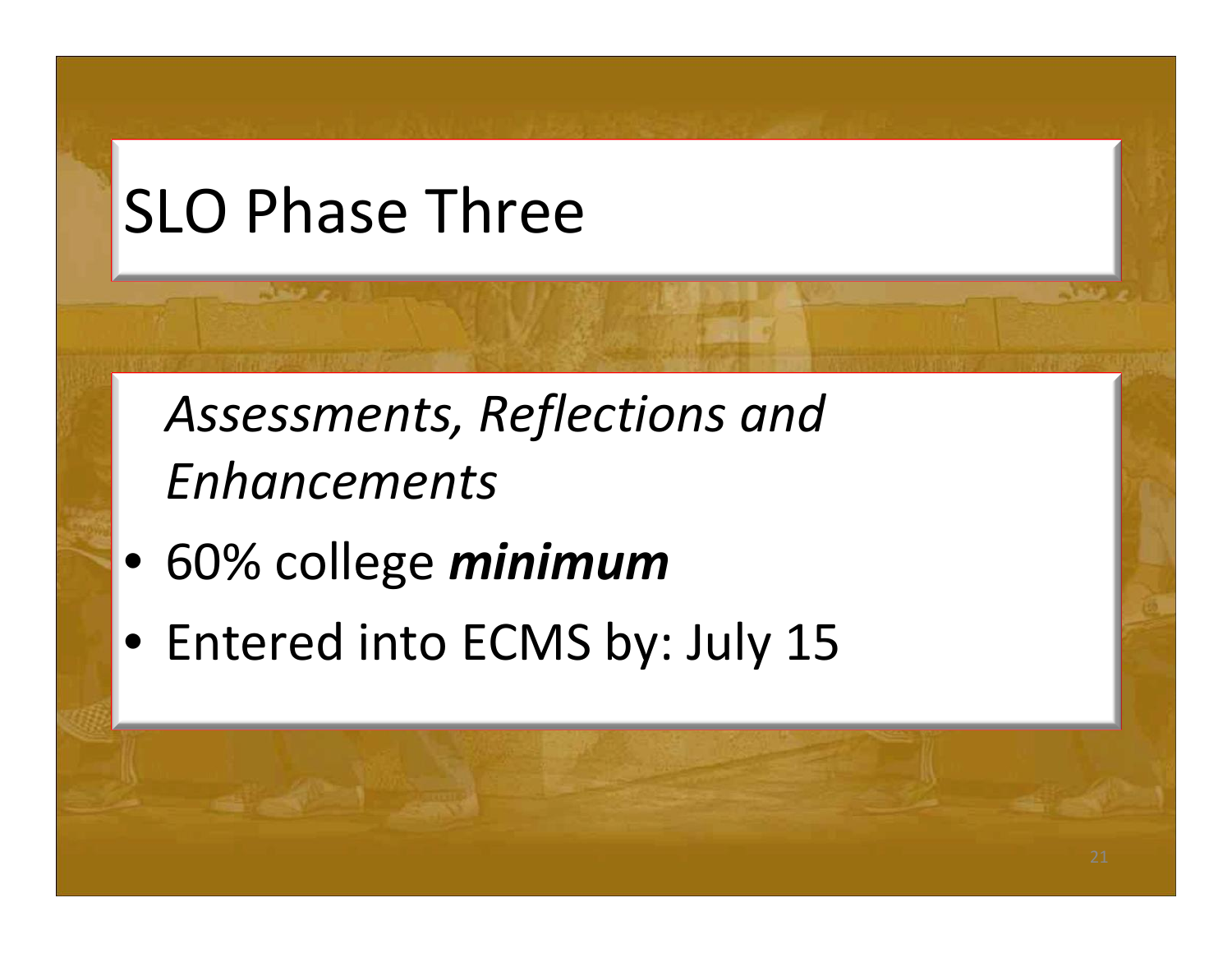# **Today's Schedule**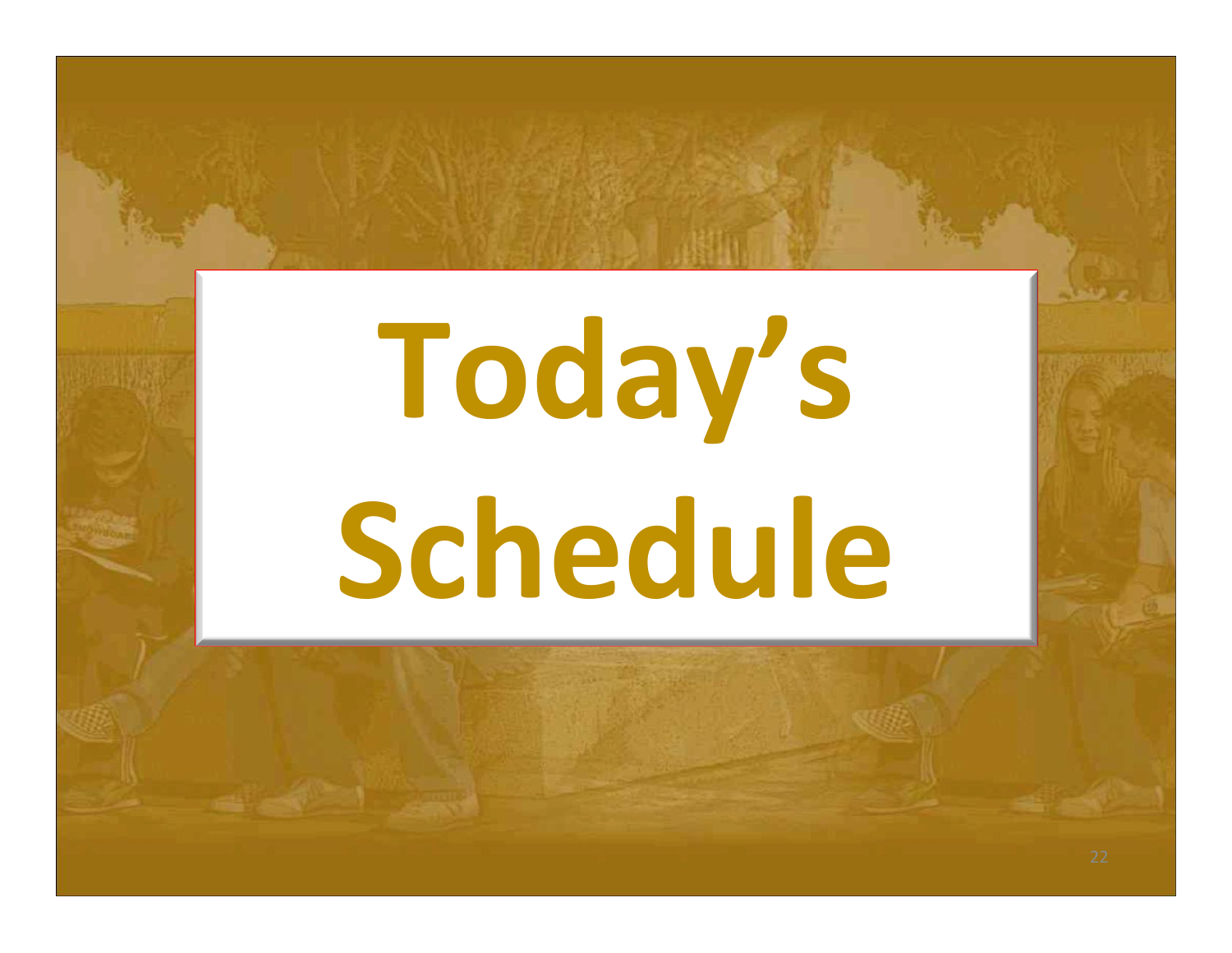# Logistics

Where are forms? http://deanza.edu/slo Where to post? outcomes@deanza.edu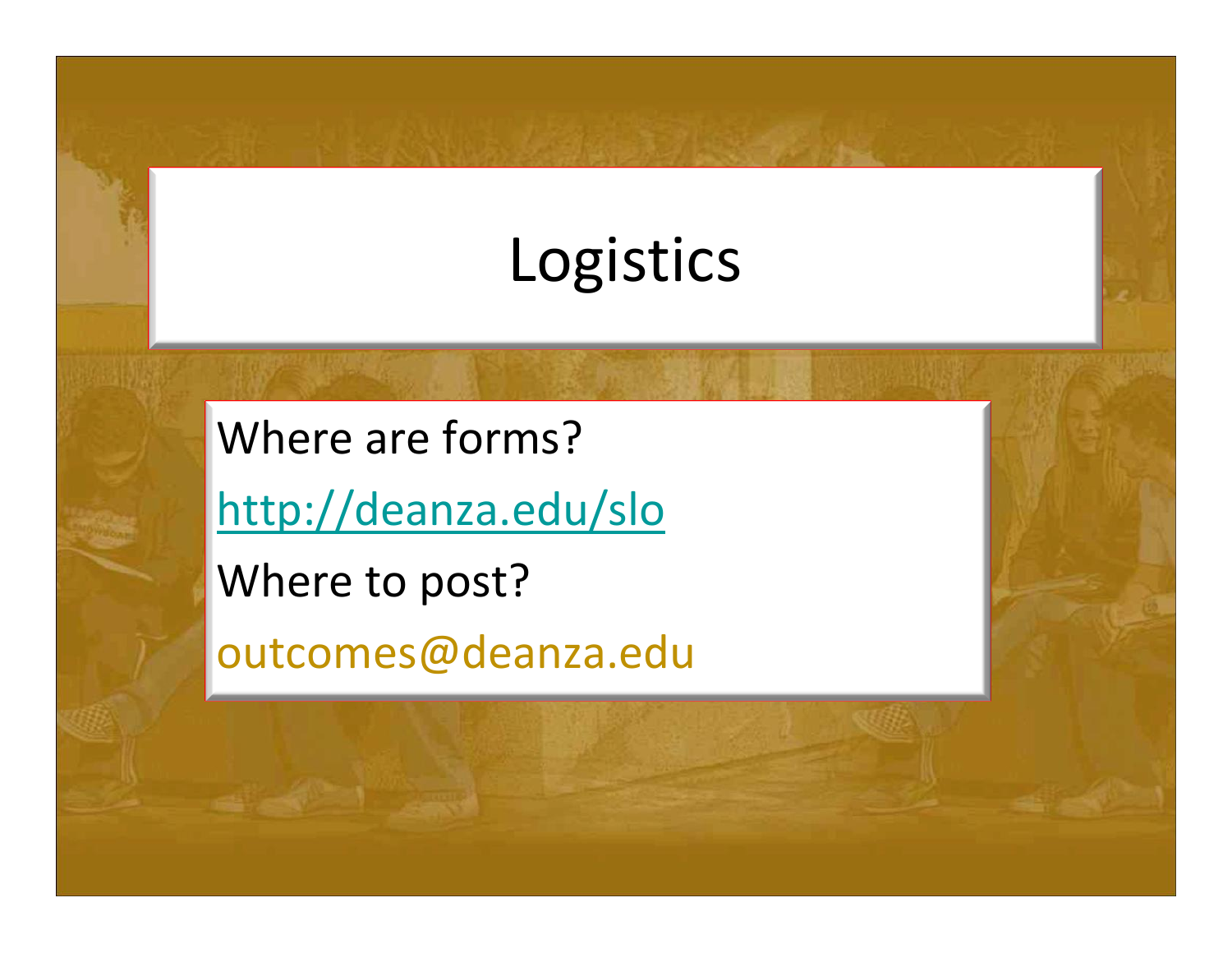## Collaborate

| <b>Time</b>                       | <b>Activity</b>                                          |
|-----------------------------------|----------------------------------------------------------|
| $8:30 - 9:00$ AM                  | <b>Refreshments</b>                                      |
| $9:00 - 9:30$ AM                  | <b>Opening Remarks (Forum 1)</b>                         |
| $9:40 - 11:40$ AM                 | <b>Departmental Work</b>                                 |
| $11:40$ AM $- 12:40$<br><b>PM</b> | <b>Lunch Break -&gt; Lunch outside</b><br><b>Forum I</b> |
| $12:40 - 2:30$ PM                 | <b>Departmental Work</b>                                 |
| $2:30 - 3:00$ PM                  | <b>Collection of Work Evidence</b><br>due                |

a.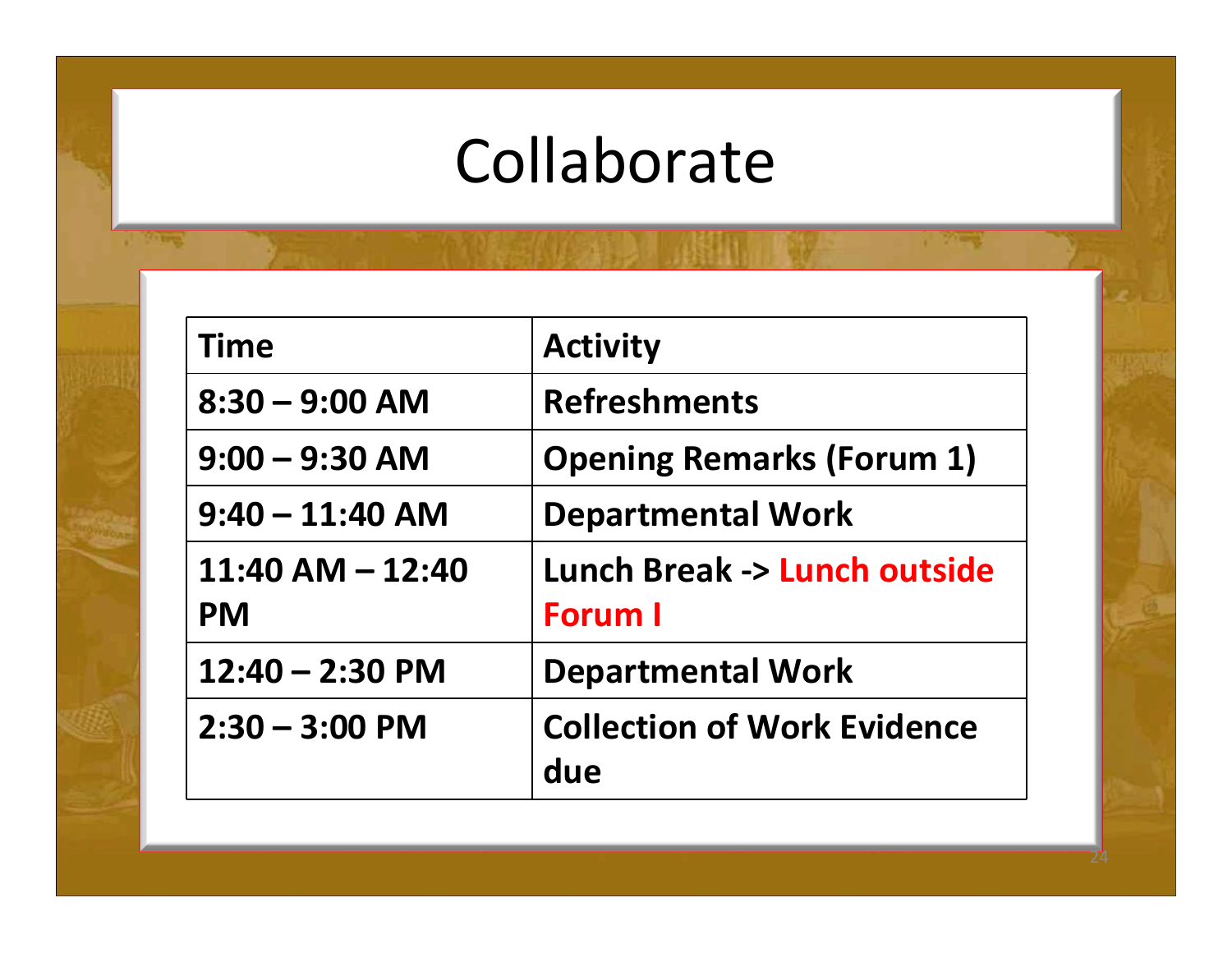# Help Stations AT 205

- PLO Assessment Plan, PLO Mapping Form
- Help on SLOs, SLOAC process including assessment ideas
- Entering SLO data into ECMS system
- $\bullet$ Program Review